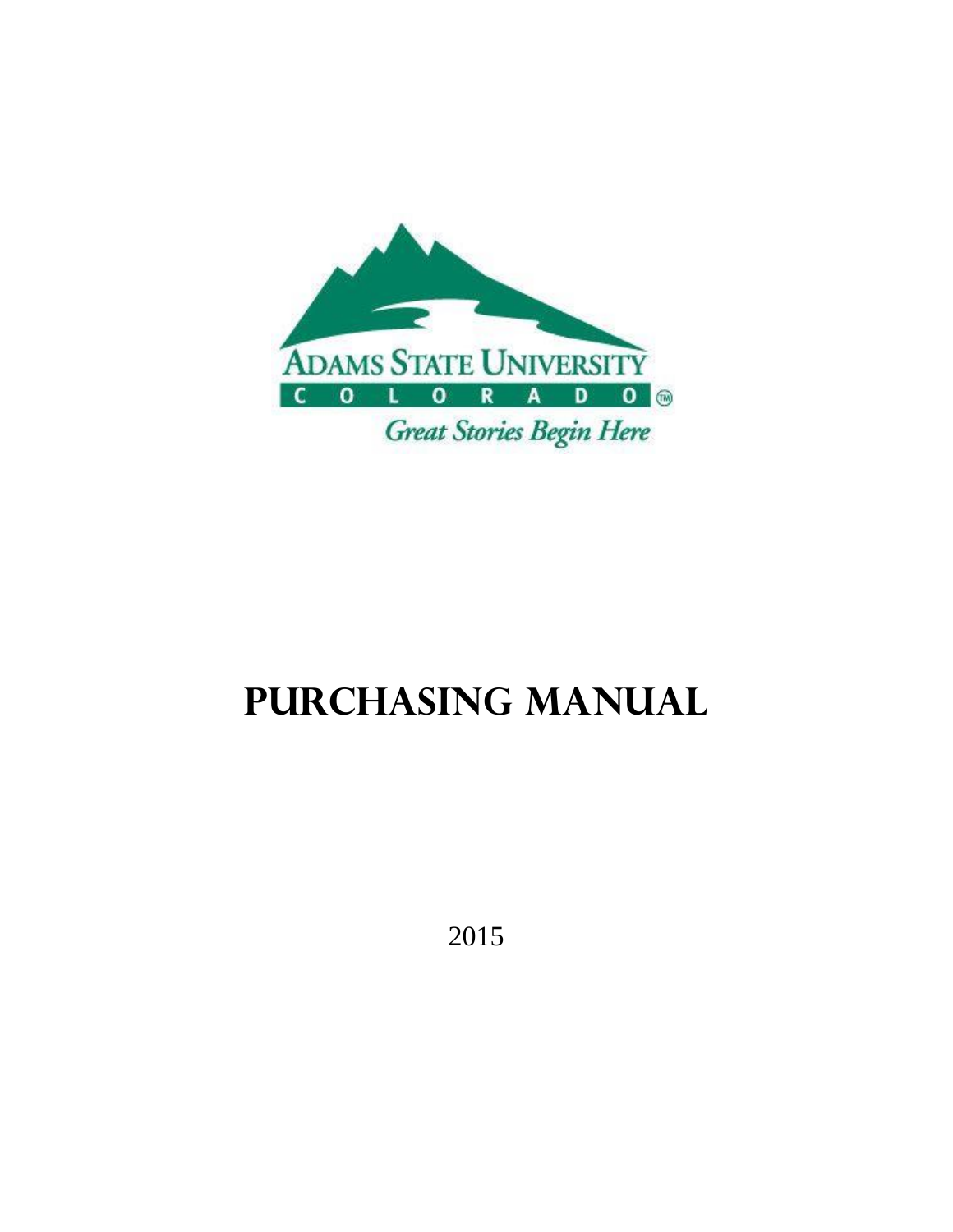## **TABLE OF CONTENTS**

|                             |                                           | <b>PAGE</b> |
|-----------------------------|-------------------------------------------|-------------|
| <b>STATEMENT OF PURPOSE</b> |                                           | 3           |
| ORGANIZATIONAL CHART        |                                           | 4           |
| Section 1.                  | ADAMS STATE UNIVERSITY'S PURCHASING RULES | 5           |
| Section 2.                  | PROCUREMENT CODE OF ETHICS                | $6 - 8$     |
| <b>Section 3.</b>           | ADAMS STATE UNIVERSITY BOOKSTORE          | 9           |
| <b>Section 4.</b>           | PURCHASE LIMIT APPROVAL                   | 10          |
| <b>Section 5.</b>           | PURCHASES OVER PROCUREMENT CARD LIMIT     | 10          |
| Section 6.                  | PURCHASES LESS THAN \$25,000              | 11          |
| Section 7.                  | PURCHASES OVER \$5000                     | 11          |
| Section 8.                  | PURCHASE ORDER DEFINED                    | 12          |
| Section 9.                  | <b>CHANGE ORDERS</b>                      | 12          |
| Section 10.                 | OPEN-END OR STANDING PURCHASE ORDERS      | 13          |
| Section 11.                 | DIVISION OF CORRECTIONAL INDUSTRIES       | 13          |
| Section 12.                 | <b>MAINTENANCE AGREEMENTS</b>             | 14          |
| Section 13.                 | PERSONAL SERVICES                         | 15          |
| Section 14.                 | <b>CONSTRUCTION CONTRACTS</b>             | 16          |
| Section 15.                 | <b>REQUEST FOR PROPOSALS (RFP)</b>        | 17          |
| Section 16.                 | <b>EMERGENCY PURCHASES</b>                | 17          |
| Section 17.                 | <b>INSURANCE</b>                          | 18          |
| Section 18.                 | <b>ADVERTISING</b>                        | 18          |
| Section 19.                 | SOLE SOURCE JUSTIFICATIONS                | 19          |
| Section 20.                 | OFFICIAL FUNCTIONS                        | 19-20       |
| Section 21.                 | DISPOSAL OR TRANSFER OF EQUIPMENT         | 20          |
| Section 22.                 | <b>TRAVEL</b>                             | 21          |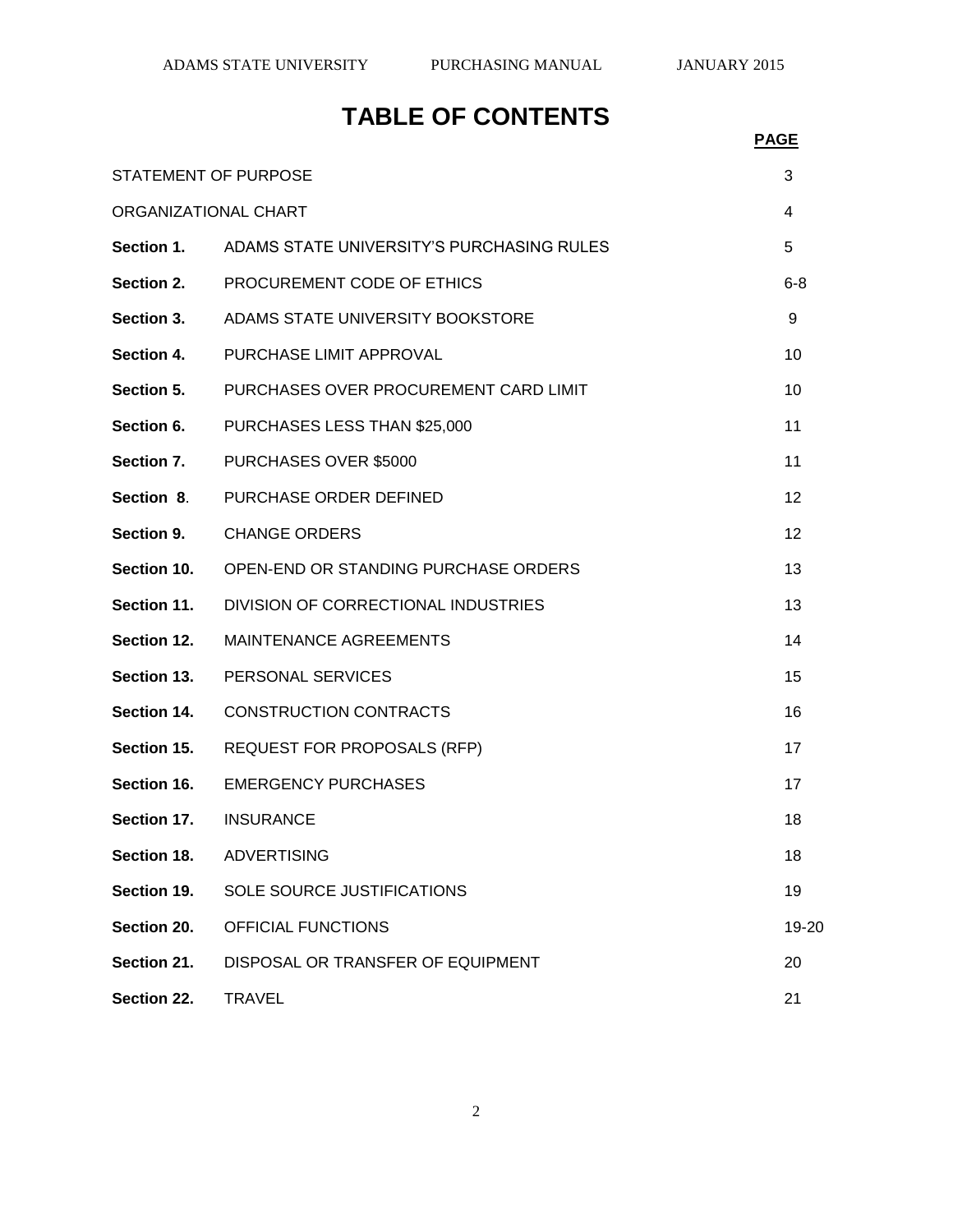## **STATEMENT OF PURPOSE**

This manual will assist you in making informed, responsible procurement decisions when purchasing for Adams State University.

The ASU Purchasing Manual was written to provide a tool with which to understand the purchasing process for Adams State University.

Adams State University's purchasing practices are subject to the supervision and control of ASU's Purchasing Director.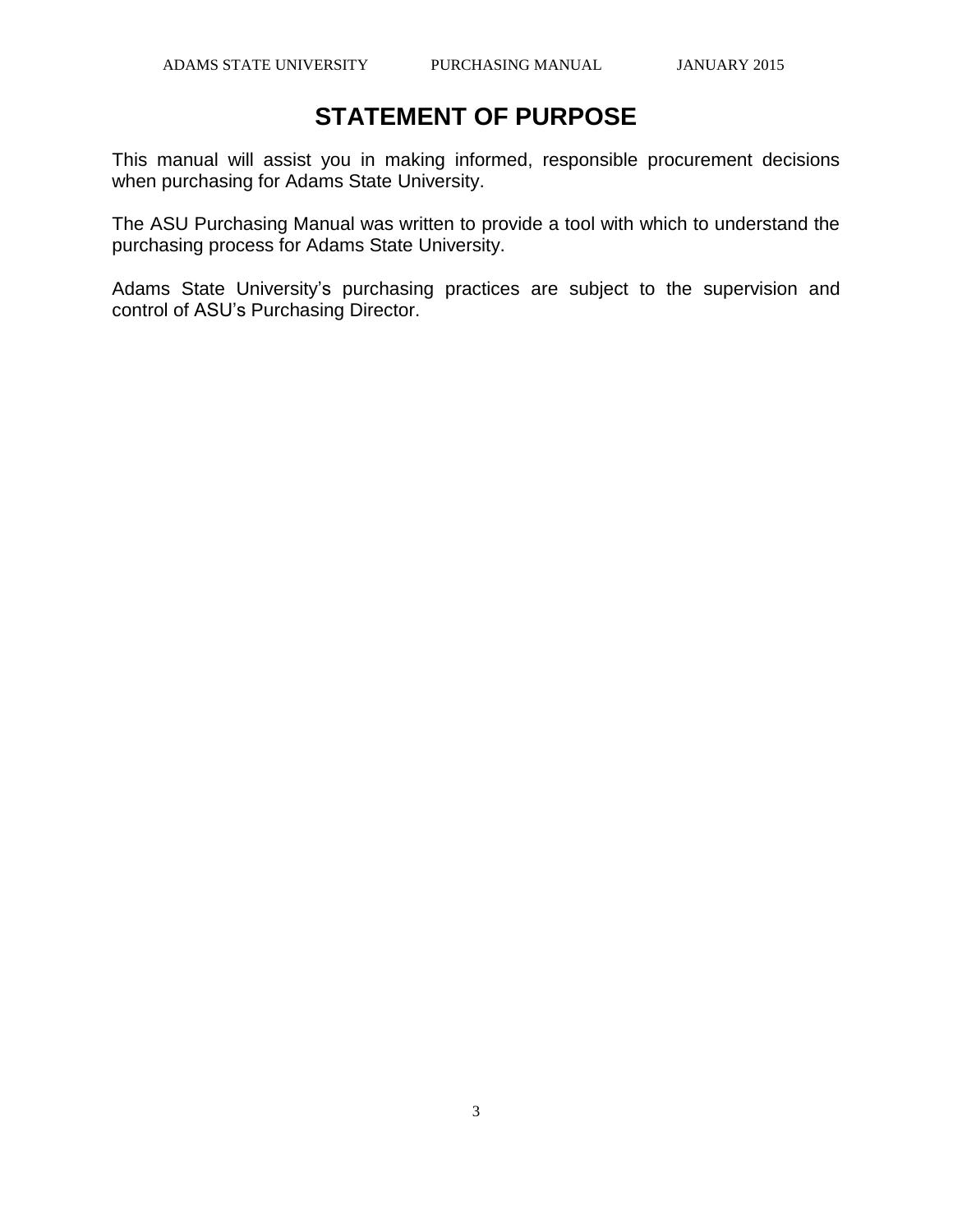## **PURCHASING AUTHORITY HEIRARCHY**

### **UNIVERSITY BOARD OF TRUSTEES**

**\*\*\***

### **UNIVERSITY PRESIDENT**

**\*\*\***

## **DIRECTOR OF PURCHASING**

**\*\*\***

**DEPARTMENT BUDGET MANAGERS AND THEIR DESIGNEES**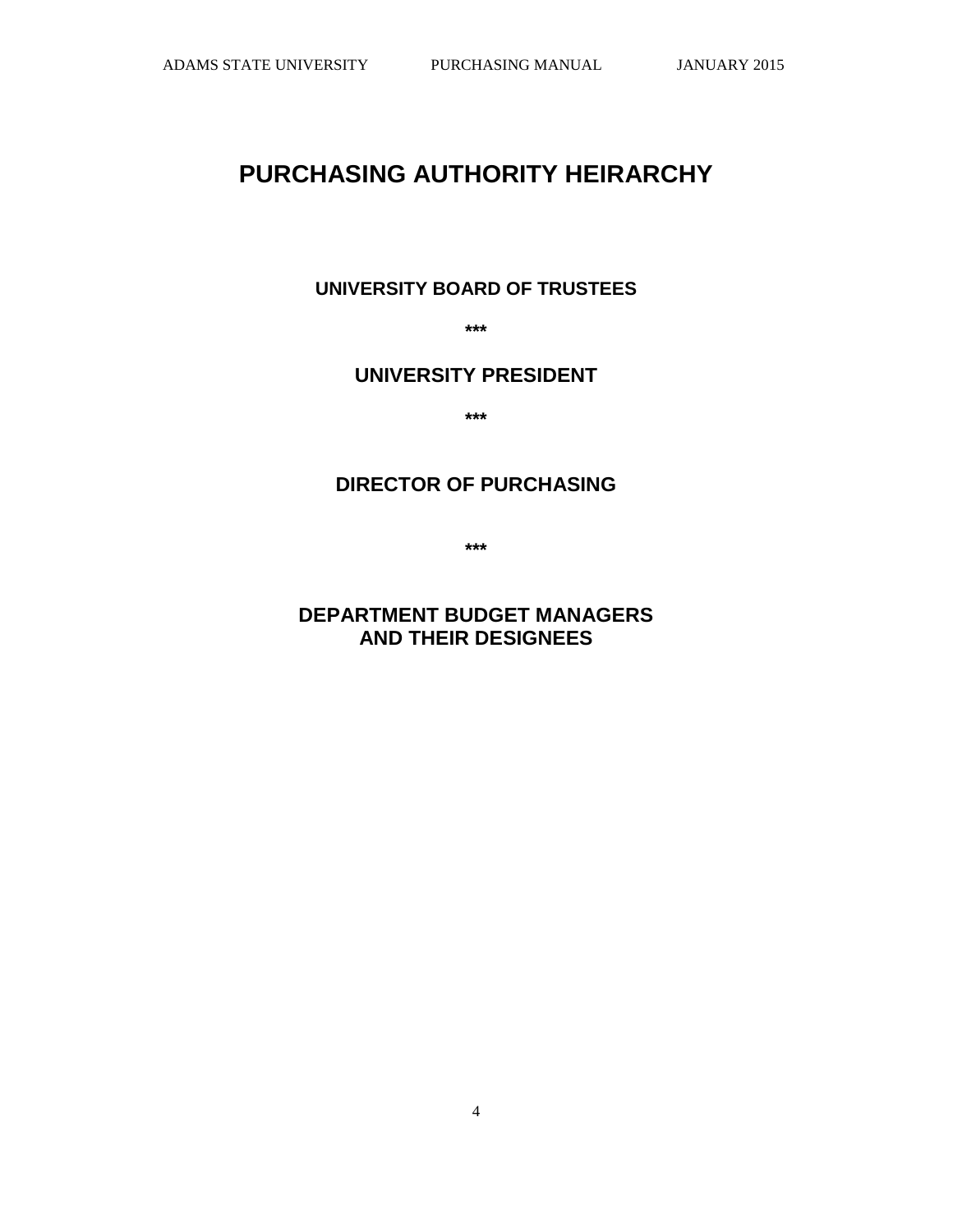## **SECTION 1.**

### **Adams State University's Purchasing Rules**

All procurement done for ADAMS STATE UNIVERSITY are governed by Colorado Revised Statutes, and ASU's Procurement Rules pursuant thereto.

Any purchase made by the ADAMS STATE UNIVERSITY Purchasing Director, or designee, must be in accordance with these Rules. The Purchasing staff is available to answer any questions that may arise. Please contact ASU Purchasing with questions before procuring goods or services.

#### **Note:** S**ection 24-109-404, C.R.S., entitled LIABILITY OF PUBLIC EMPLOYEES:**

"If any governmental body purchases any supplies, services, or construction contrary to the provisions of this code, or the rules promulgated pursuant thereto, the head of such governmental body and the public employee, which for the purposes of this section includes elected officials, actually making such purchase shall be personally liable for the costs thereof. If such supplies, services, or construction are unlawfully purchased and paid for with state moneys, the amount thereof may be recovered in the name of the state in an appropriate civil action."

### **DELEGATION OF PURCHASING AUTHORITY**

The procurement delegation for ADAMS STATE UNIVERSITY has been authorized by the University's Board of Trustees to the President of the University and is subject to the supervision and control of the Purchasing Director.

Purchasing authority is delegated by ADAMS STATE UNIVERSITY'S Purchasing Director to account managers and their authorized designees, as described by appropriate sections in this manual.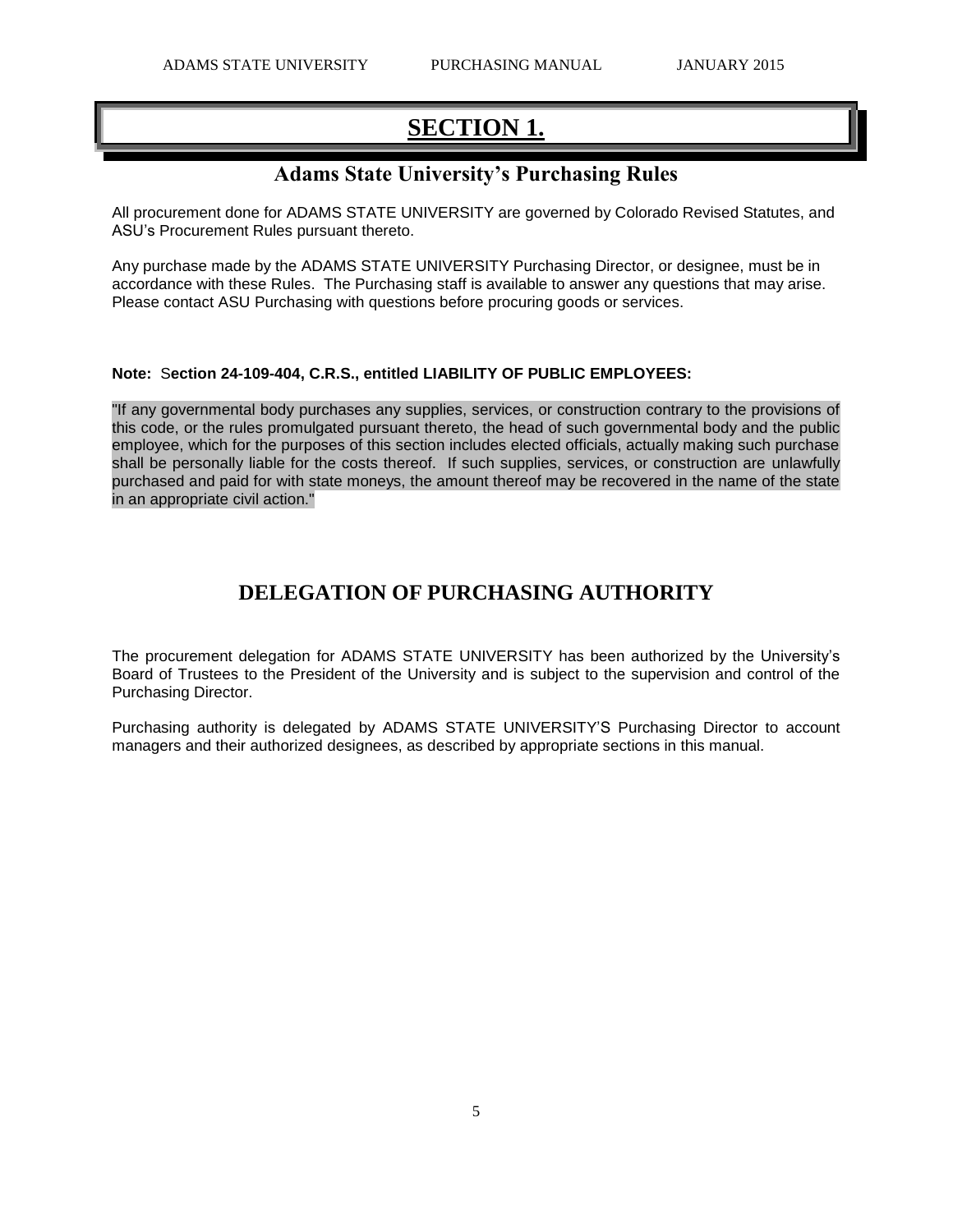## **SECTION 2.**

### **PROCUREMENT CODE OF ETHICS**

Any person employed by the University who purchases goods and services, or is involved in the purchasing process, for the University, shall be bound by this code and shall:

- 1. Avoid the intent and appearance of unethical or compromising practice in relationships, actions, and communications.
- 2. Demonstrate loyalty to Adams State University by diligently following the lawful instructions of the University while using professional judgement, reasonable care, and exercising only the authority granted.
- 3. Conduct all purchasing activities in accordance with the laws, while remaining alert to, and advising the University regarding the legal ramifications of the purchasing decisions.
- 4. Refrain from any private or professional activity that would create a conflict between personal interests and the interests of Adams State University.
- 5. Identify and strive to eliminate participation of an individual in operational situations where a conflict of interest may be involved.
- 6. Never solicit or accept money, loans, credits, or prejudicial discounts, and avoid the acceptance of gifts, entertainment, favors, or services from present or potential suppliers which might influence, or appear to influence purchasing decisions.
- 7. Promote positive supplier relationships through impartiality in all phases of the purchasing cycle.
- 8. Display the highest ideals of honor and integrity in all public and personal relationships in order to merit the respect and inspire the confidence of the public being served.
- 9. Provide an environment where all business concerns, large or small, majority or minority owned, are afforded an equal opportunity to compete for Adams State University business.
- 10. Enhance the proficiency and stature of the purchasing profession by adhering to the highest standards of ethical behavior.

#### **- FURTHER CLARIFICATIONS OF THE CODE OF ETHICS -**

**1.** It is essential that any activity or involvement between purchasing professional and active or potential suppliers, which in any way diminishes, or even appears to diminish, open and fair treatment of suppliers be strictly avoided.

The following is a recommended guideline in dealing with perception:

\* Situations may occur in which, through uncontrollable circumstances, one finds oneself in a business relationship with a personal friend. The perception (as well as the potential) of a conflict of interest should be discussed with one's superior, and a reassignment of buying responsibility should be considered.

**2.** It is the duty of the purchasing professional to ensure that actions taken as an agent for the University will benefit the long-term best interests of the University to the exclusion of personal gain.

The following are recommended guidelines in dealing with Responsibilities to the University:

Obtain the maximum benefit for monies expended as agents for the University:

Ensure exercise of reasonable care by maintaining up-to-date knowledge of applicable laws, purchasing techniques, and management responsibilities.

**3.** Purchasing professionals should pursue and retain an understanding of the essential legal concepts governing our conduct as agents of the University. Some of the laws with which we should be acquainted include, in addition to the University's Purchasing Rules, the Uniform Commercial Code, Sherman Anti-Trust Act, Robinson-Putman Act, and the Federal Acquisition Regulations (OMB Circular A-21). Numerous current textbooks, handbooks, and purchasing references are available which deal with these subjects.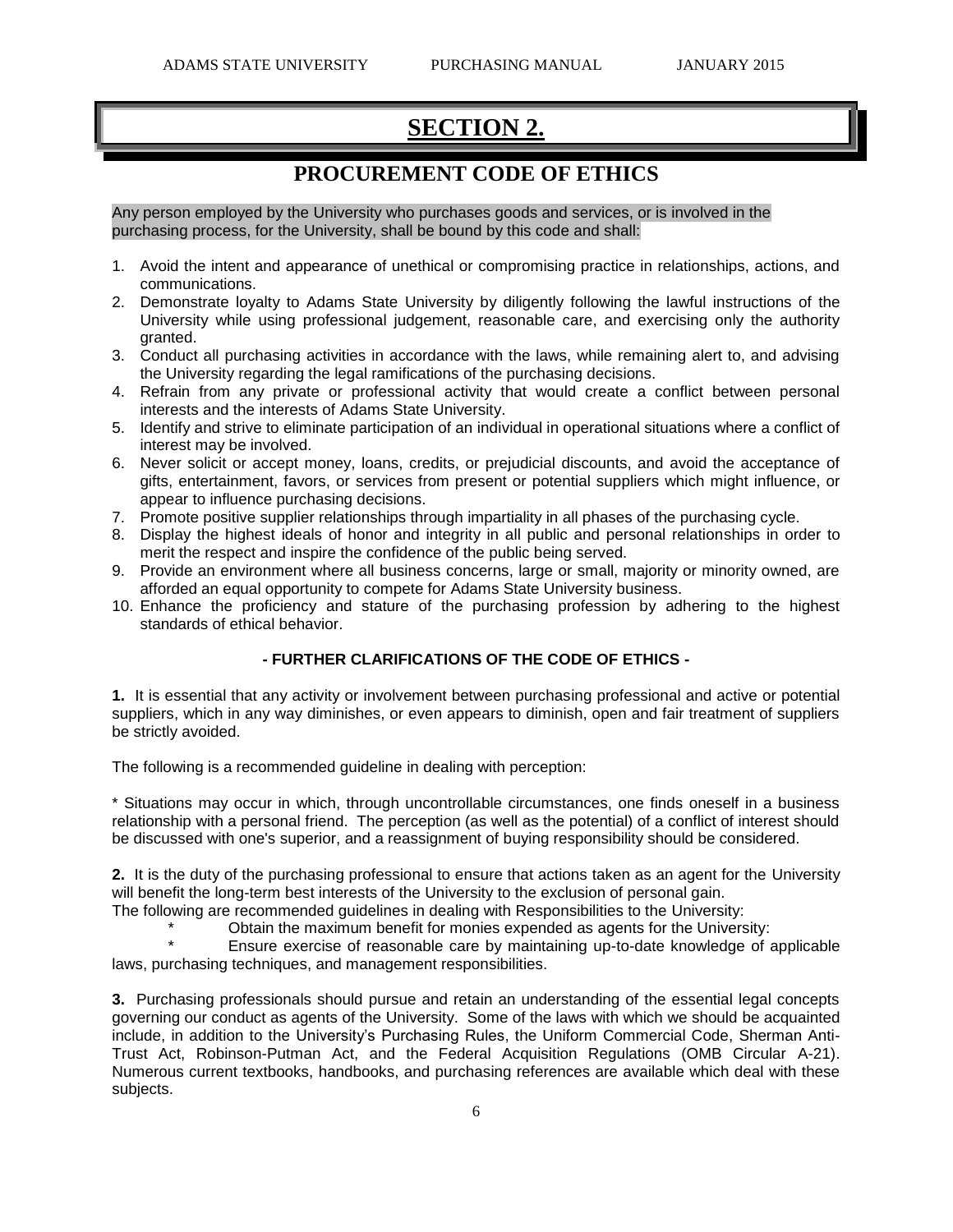**4.** Refrain from any private or professional activity that would create a conflict between personal interests and the interests of the University.

Purchasing professionals have the right to engage in activities which are of a private nature and outside their employment. However, purchasing professionals must not use their positions in any way to induce another person to provide any benefit to themselves or persons with whom they have family, business, personal or financial ties.

The following are recommended guidelines in dealing with conflicts of interest:

\* Refrain from any private or business relationships or activities, which could result in a conflict of interest or could reasonably be perceived as a conflict of interest.

Refrain from engaging in business with, or employment by a company, which is a supplier to the University.

**Personal Investment:** Ownership of stock in a supplier of goods or services, or customer is not in itself wrong, provided that the interest is solely of an investment nature. However, such ownership should be reported to the employer for review and guidance to avoid the potential for any impropriety.

**Outside Activities:** Prior approval by the University should not be required for outside educational, professional, political, philanthropic, social, or recreational activities in which an employee may engage on their own time and at their own expense. Purchasing professionals must not make use of the University's position in any of these activities, or permit any association with such activities, which might be detrimental to the University's business or reputation.

**5.** The following are guidelines for all university employees specifying materials, equipment and services to be purchased.

\* A university employee should not maintain a controlling interest in a firm that does business with the employing university.

\* A university employee shall not accept trips, lodging, meals (except as provided in section 6 under "Business Meals") or tickets from vendors or contractors. Attendance at seminars or courses conducted by potential or current contractors or vendors is not precluded by this provision.

A university employee shall not provide inside information to prospective bidders.

\* A university employee shall not "auction" between vendors to attain a better price.

**6.** Gratuities include any material goods or services offered with the intent of, or providing the potential for, influencing a buying decision. Gratuities are generally offered during telephone solicitations. Goods, services or products offered by telephone generally lend themselves to misrepresentation and should not be purchased as they are seldom in the University's best interest, thus the gratuity is offered to entice the buyer. Extreme caution must be used in evaluating the acceptance of any gratuities even if of nominal value and the frequency of such actions (the collective impact) to ensure that one is abiding by the letter and the spirit of these guidelines.

The following are recommended guidelines in dealing with gratuities:

\* Gifts/Entertainment, Money, loans, credits, or prejudicial discounts must never be accepted.

\* The solicitation of gratuities in any form, for you or the University, is unacceptable.

\* Items of nominal value are sometimes offered by vendors as a gesture of goodwill, or for public relations purposes. For purposes of clarification, nominal value should not exceed \$5.00. The occasional acceptance of such items (e.g., edibles other than meals, promotional items, or novelty items) may be justified if refusal would cause undue embarrassment or strain on the business relationship.

Gifts offered exceeding nominal value should be refused and /or returned with a polite explanation, or if perishable, either returned or donated to a local charity in the name of the supplier.

\* Business Meals: Generally, free meals should not be accepted. It is recognized, however, that the offer of a "business lunch" is a customary business practice. If acceptance does not appear inappropriate, seek approval from management.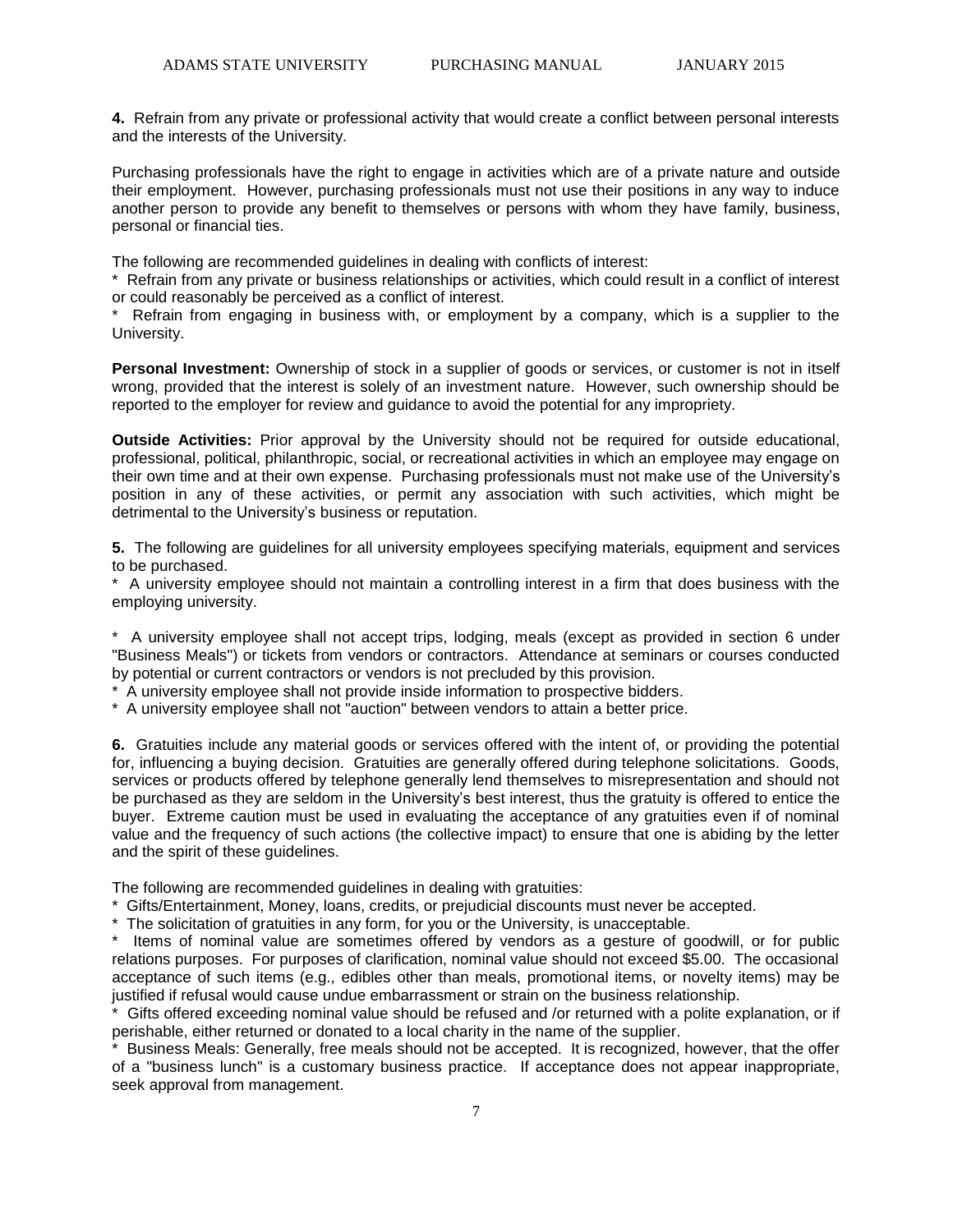\* University purchasing employees may accept moderate hospitality if it is offered generally to the entire group at a conference, vendor open house, product show or seminar conducted by vendors.

**7.** The reputation and good standing for the University, the purchasing profession, and the individual will be enhanced by affording all supplier representatives the same courtesy and impartiality in all phases of business transactions.

The following are recommended guidelines for maintaining cooperative relationships with suppliers:

\* Establish parameters for bidding and/or re-bidding prior to issuance of an Invitation for Bid. This will help ensure the procedure allows fair, consistent, and unbiased treatment of each prospective bidder and that they understand the process prior to bidding. As a general rule when re-bidding, all initial bidders should be given the same opportunity to re-bid.

Refrain from "auction" bidding which promotes playing one supplier against the other by allowing multiple opportunities to re-bid.

**8.** The following are recommended guidelines for developing and exhibiting integrity:

Be fair and objective in your personal and public relationships.

\* Always do what you say you will do, when you say you will do it.

\* Don't "bend the rules" for your advantage or give advantage to others.

**9.** Most universities and many corporations have developed specific guidelines and procedures to enforce policies designed to support and stimulate the growth of small business and those owned by minorities or other disadvantaged groups. Such businesses are dependent for their survival and expansion upon being given the opportunity to compete in the marketplace with their larger competitors. Thus, it is incumbent upon the purchasing professional to give them consideration in buying decisions by providing the opportunity to present products and services, and through opportunities to bid.

**10**. Purchasing professionals have an obligation to behave ethically in a manner above reproach, both publicly and privately.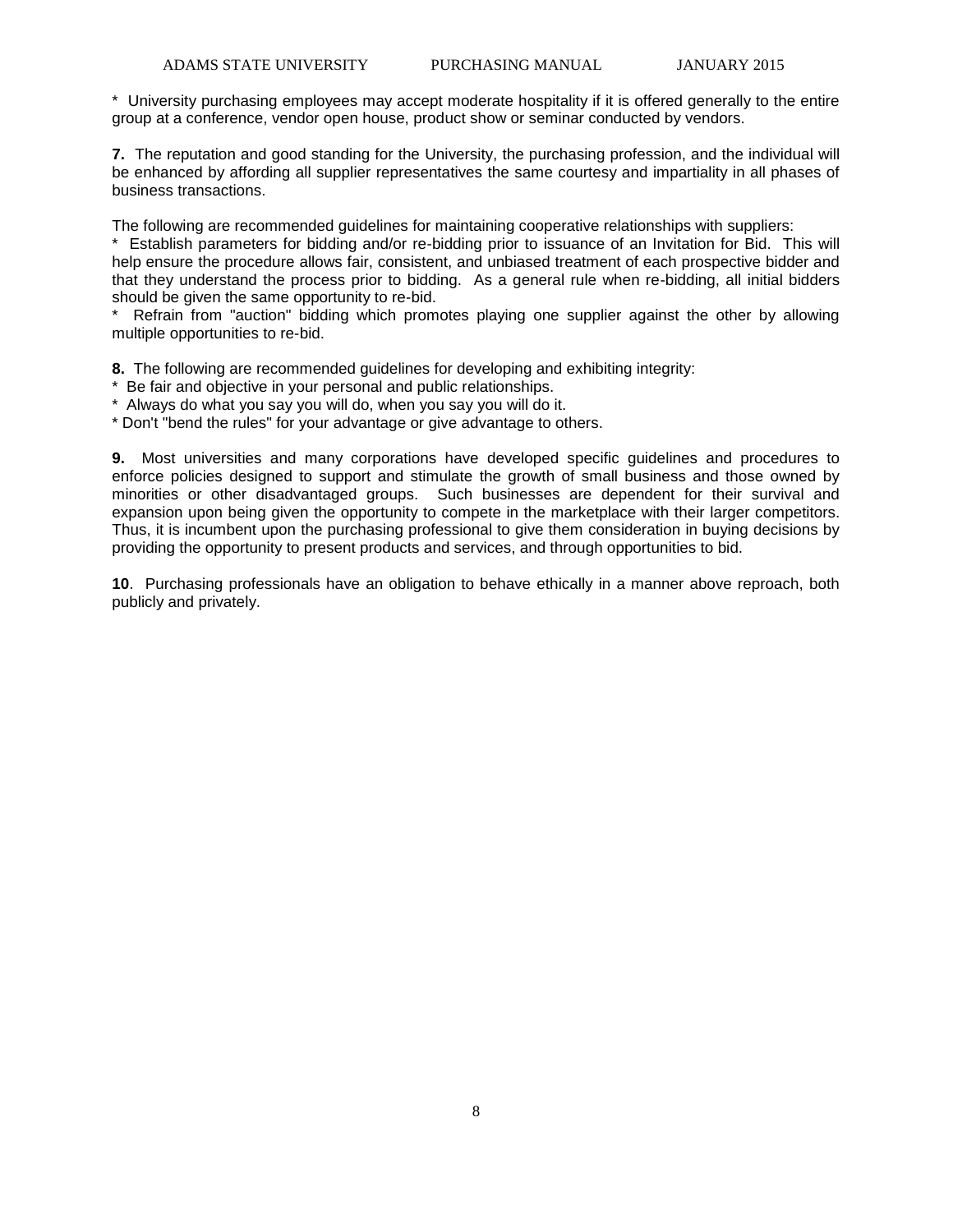## **SECTION 3.**

## **ADAMS STATE UNIVERSITY BOOKSTORE**



**T**he ADAMS STATE UNIVERSITY Bookstore shall have the sole and exclusive

right to sell new and used textbooks, workbooks, fiction, general reference books, paperback books, mimeographed materials, stationery, school supplies, magazine subscriptions, sporting goods, physical education equipment, jewelry, writing instruments, novelties, toilet articles, soft goods, greeting cards, religious articles, art supplies, class rings, room accessories, language tapes, radios, phonographs, records, and other merchandise ordinarily rented or sold in University student bookstores; it being understood that none of the said merchandise and articles hereinabove shall be handled, rented or sold, either at wholesale or retail, on the premises occupied by an individual corporation, or copartnership, except by the ADAMS STATE UNIVERSITY Bookstore.

The ADAMS STATE UNIVERSITY Bookstore (Grizzly Den) shall have the non-exclusive right to sell candy, snacks, packaged food and beverages.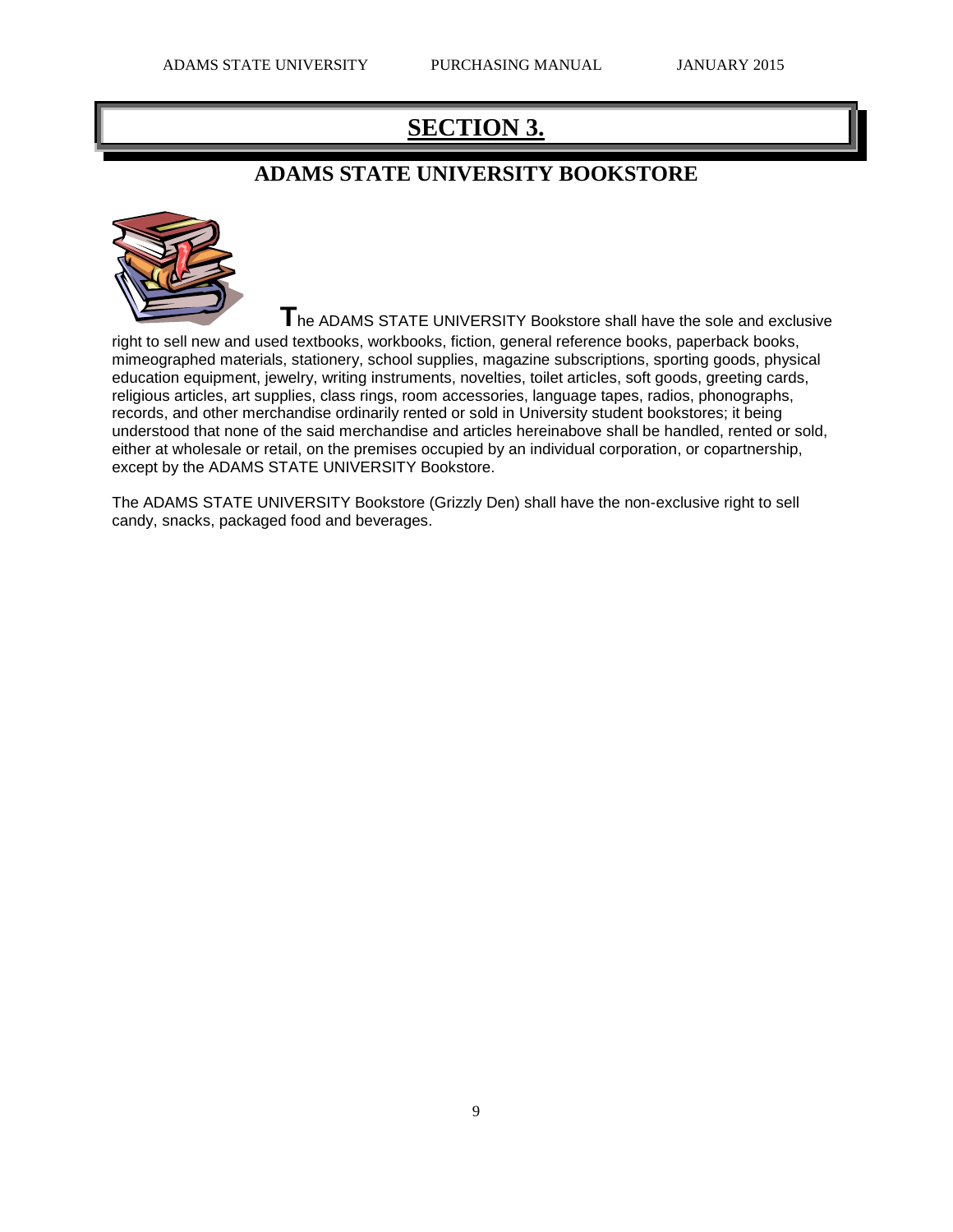## **SECTION 4.**

### **PURCHASE LIMIT APPROVAL**

Purchases of goods can be made up to DEPARMENT LIMIT APPROVAL (NOT TO EXCEED \$4999) can be made without contacting the Adams State University Purchasing Office but the State approved procurement card **must** be used for allowable purchases.

Authority to make purchases up to DEPARTMENT LIMIT has been delegated by the Adams State University Purchasing Director

**Note:** If a good or service is on a required University-wide Price Agreement ("UPA"), that item must be purchased from that source unless a waiver is obtained from the ASU Purchasing Office.

When competition exists, and it is in the best interest of the university to do so, emailed/written quotes may be obtained and documented.

There will be no circumstance where a representative of Adams State University may charge a purchase to the University without requesting approval from their Department Head. Such purchases are considered personal purchases and must be paid out of pocket by the purchaser. That person may or may not be reimbursed for the expenditure. **Taxes are not reimbursable.**

## **SECTION 5.**

### **PURCHASES OVER PROCUREMENT CARD LIMIT (> \$5,000)**

The ADAMS STATE UNIVERSITY Purchase Requisition is to be used to request goods  $\geq$ \$5,000 or all services regardless of the dollar amount, and also serves as authorization to commit funds. All purchase requisitions must be submitted to the Purchasing Office for proper processing, prior to the commitment of any purchase.

Fiscal Rule requires signature authority for purchase requisitions. Department Head's may delegate signature authority to include other personnel within the department. All delegation notifications must be sent in writing to the Budget Office and Purchasing Office.

Purchase Requisitions must be approved by personnel with budgetary authority. After department approval the requisition then gets routed to the Purchasing Director for final approval and processing. Sponsored program funds require additional approval from the Sponsored Programs controller before they are routed to the Purchasing Director.

#### **Information Required on the Purchase Requisition**

Purchase Requisitions should be fully and accurately filled in as follows:

- 1. Name and address (email of vendor contact-- to expedite ordering) the Purchasing Office has the option to assign a different vendor to the purchase order;
- 2. An estimated item cost;
- 3. Account numbers;
- 4. Quote, application or renewal form for subscriptions, utility bills;
- 5. Detailed description of commodity or service;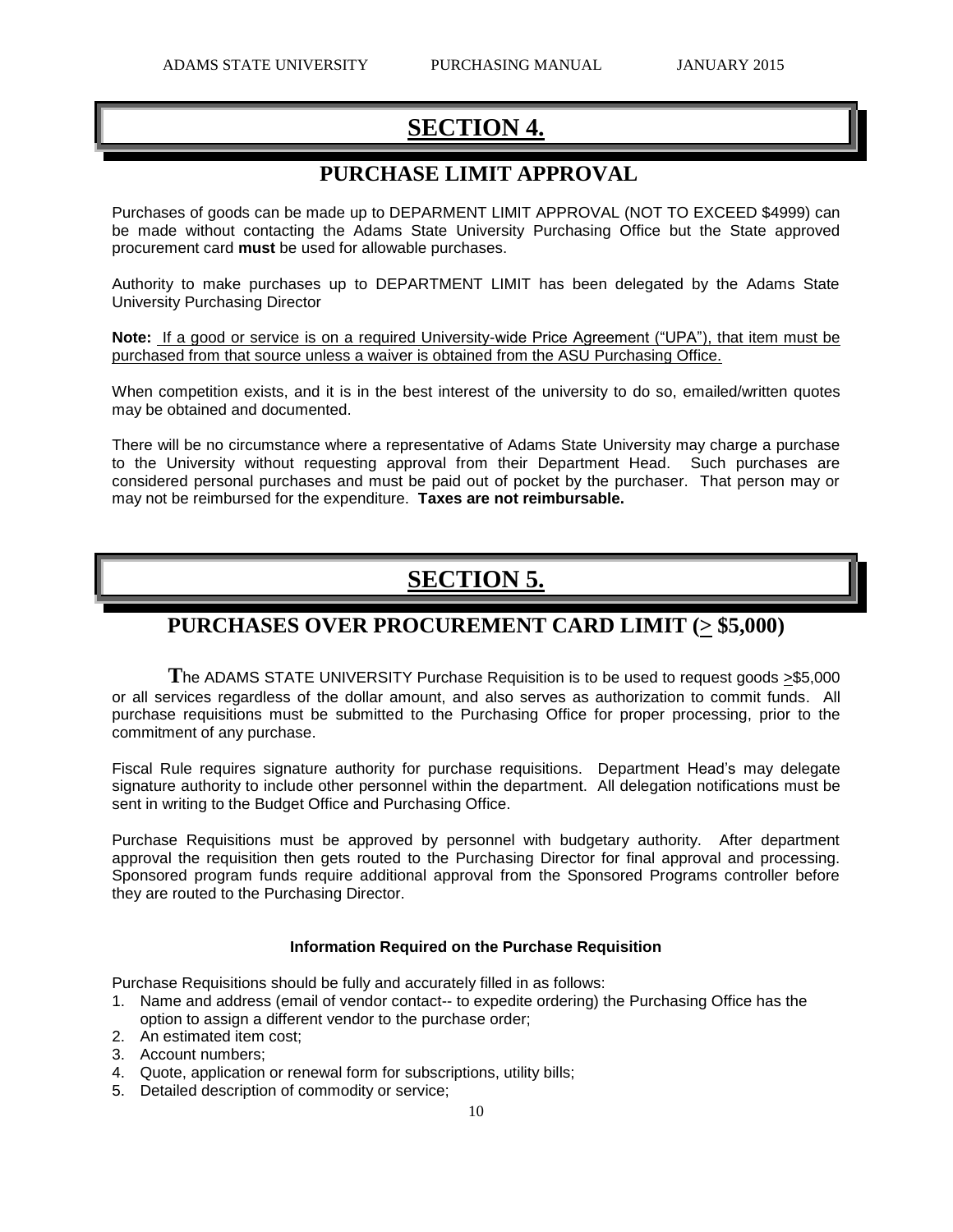- 6. Date of service or activity; and
- 7. Supporting documentation as appropriate.

## **SECTION 6.**

### **PURCHASES LESS THAN \$25,000**

The ADAMS STATE UNIVERSITY Purchasing Director may purchase goods and or services costing less than \$25,000 without benefit of documented emailed quotations, or written bids. This rule does not preclude the option to obtain written quotations when deemed in the best interest of the University.

The amount of lead-time required for purchases varies according to the items or services to be purchased. Knowledge of the procedures for vendor selection mandated by the Purchasing Rules will assist the user in efficient planning.

## **SECTION 7.**

### **PURCHASES OF \$5,000 AND ABOVE**

All purchases of \$5,000 and above will be handled by the ADAMS STATE UNIVERSITY Purchasing Office. Purchases that are \$25,000 or above are subject to Documented Quotes (DQ), Request for Proposal (RFP) or Competitive Sealed Bid (IFB). After contacting and submitting necessary specifications to the Purchasing Office the best way to procure goods will be determined by the Purchasing Office. No less than seven (7) days must be allowed for preparation and bidding time for Documented Quotes and no less than forty-five (45) days lead-time should be allowed for Requests for Proposal (RFP) and or Competitive Sealed Bids (IFB).

It is purchasing policy that neither emailed nor faxed responses shall be used for the receipt of bids where sealed bids are required by rule or solicitation specified, (RFP or IFB). Electronic responses, faxes or emails are accepted for Documented Quotes or as specified in solicitation request.

When an item is out for bid the requesting party and solicited vendor shall not communicate in any manner - all questions are to be handled by the Adams State University Purchasing Office, unless otherwise specified. Any deviation from this procedure could render the bid null and void whereby the bid will be cancelled and a period of 6 to 8 weeks must lapse before another solicitation can be issued.

This procedure is to protect all parties involved against collusion or bid rigging which is punishable by law.

**In addition to the formal solicitation process, purchases for services over \$5,000 require Department of Personnel review and approval. Please contract ASU Purchasing before committing Adams State University to services over \$5,000. See also Section 8.**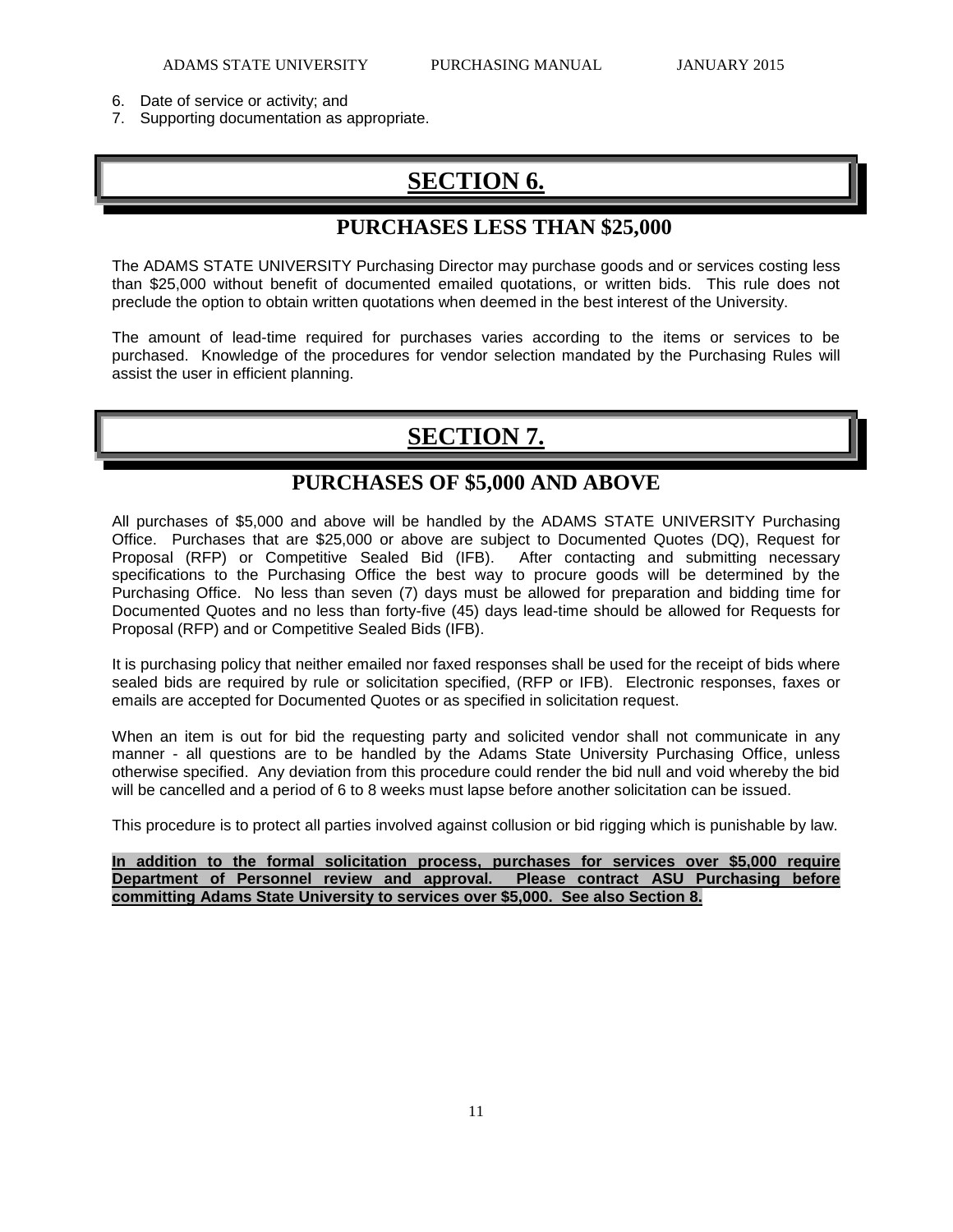## **SECTION 8.**

## **PURCHASE ORDER DEFINED**

#### **A Purchase Order or Contract must be in place before securing any goods or services for Adams State University at \$5,000.00 or above.**

The official Adams State University Purchase Order (issued only by the ASU Purchasing Office) constitutes authority to purchase or commit ADAMS STATE UNIVERSITY for goods or services. There are limitations on this for services. Any service of \$5,000 and above requires a Personal Services Certification. Services over \$50,000 may require a contract, unless determined otherwise by the Purchasing Director.

A Purchase Order must be used for all purchases of \$5,000 and above, with the exception of gasoline, diesel fuel, food and lodging. Authority to sign the ASU Purchase Order is limited to the Adams State University Purchasing Director and/or delegate.

A Purchase Order is initiated by submitting a Purchase Requisition to Adams State University Purchasing. Upon receipt of the approved Purchase Requisition, the Purchasing Director or Purchasing Agent assigned will take all necessary steps to obtain quotations, bids, etc., as stipulated by the University's Purchasing Rules. After vendor selection, a signed Purchase Order is issued to the vendor.

ASU's Central Receiving (Mailroom) will physically receive and deliver goods to the requesting department. The requestor is responsible for making sure that goods or services are received in accordance with the specifications of the Purchase Order. The department account manager shall resolve any problems with goods received by contacting the vendor. If a problem cannot be resolved, contact the Purchasing Office.

## **SECTION 9.**

### **CHANGE ORDERS**

A Change Order request is needed for a Purchase Order that has already been sent to the vendor, i.e., to increase the quantity (Change Orders are not necessary for price deceases unless the reduction is substantial) or, to replace a discontinued item, etc. The requesting department budget manager initiates a Change Order, by contacting and advising the Purchasing Office that a Change Order is needed followed by written documentation and approval of the needed change(s).

Only the Adams State University Purchasing Office is authorized to change a Purchase Order. Departments are not authorized to approve Change Orders with vendors.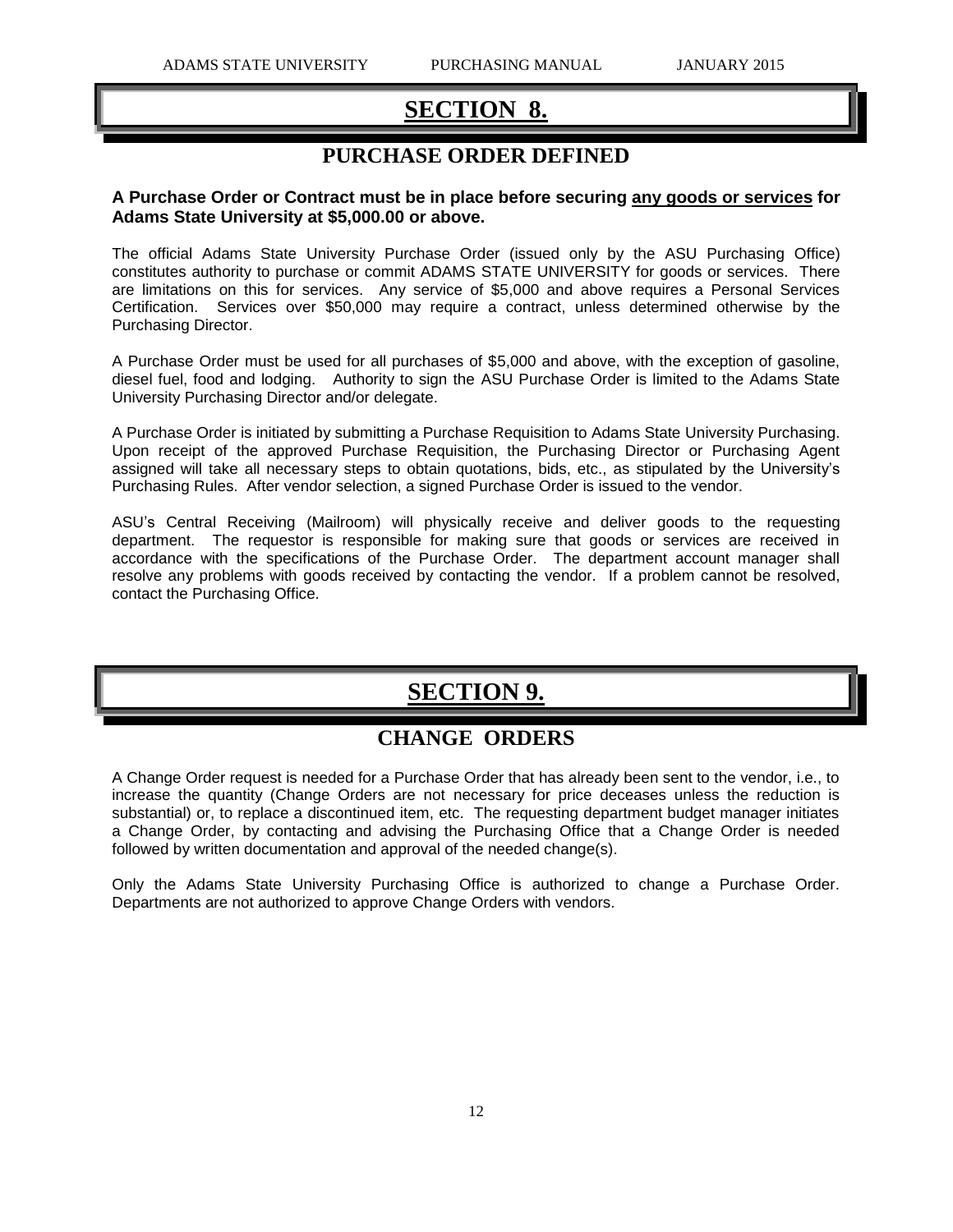## **SECTION 10.**

## **OPEN END PURCHASE ORDERS (BLANKET PURCHASE ORDERS)**

The purpose of the open-end Purchase Order is to provide flexibility, to prevent costly delays, reduce paperwork, and avoid freight costs on small orders.

To initiate an open-end purchase order, the following procedures should be followed in filling out the purchase requisition and sending it to the Adams State University Purchasing Office:

- Describe fully the items or service needed in the description section of the requisition. Indicate if this is a new or renewal of a previous purchase order;
	- Indicate quantity if needed;
	- Period of time the order is to cover (fiscal year/semester);
	- Account code;
	- Open End Purchase orders are valid only for the amount shown on the face of the order;
		- No orders are to be given to any vendor until the Purchasing Office has given approval and a purchase order has been issued;
- Dollar limitation for open end Purchase Orders must be included on the requisition. This will be given as a figure not to exceed a given amount for a specified time; and
	- The dollar limit and the expiration date on the Purchase Order will control expiration of the openend purchase order. If the dollar limit has been expended, an increase to the Purchase Order must be requested.

## **SECTION 11.**

### **PURCHASES FROM THE DIVISION OF CORRECTIONAL INDUSTRIES**

Procurement of *Office Furniture and Office Systems* relating to Colorado Corrections Industries (CCi) pursuant to C.R.S. 17-24-111.

Website for ordering: www.coloradoci.com

#### **GUIDANCE**

Departments *may but are not required to purchase* office furniture and office systems through CCi.

- Departments *are required* to request a bid from CCi when the office furniture purchase is expected to be \$150,000 or more.
- Purchases may not be broken into smaller groups to create a smaller value.
- Opportunities for CCi to bid should be provided to CCi with sufficient time for them to research, quote and deliver the bid.
- When CCi provides a bid, the bid must be considered on a competitive basis.
- Departments may purchase furniture directly from CCI as a sole source provider. Per statute, no solicitation, intent to sole source, or sole source waiver is required when purchasing exclusively from CCi.
- Various solicitation methods including cooperative purchasing agreements are acceptable when purchasing over \$150,000, however, CCi must be given an opportunity to bid.

If you need to procure furniture outside of CCi please contact the ASU Purchasing Office prior to contacting or committing to outside vendor agreements.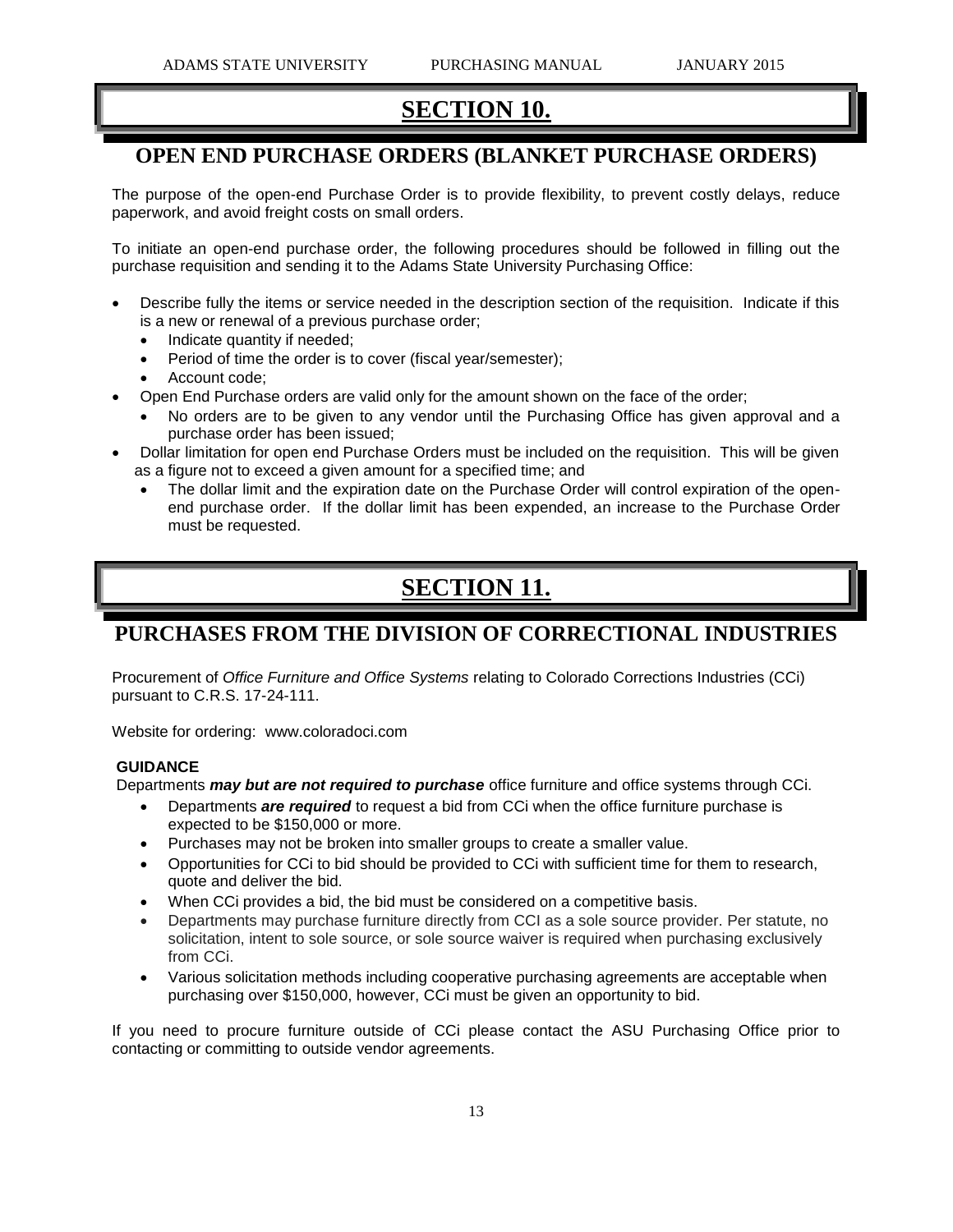## **SECTION 12.**

## **MAINTENANCE AGREEMENTS**

Maintenance agreements for service and repair of capital equipment items, such as: computers, scientific equipment, etc., are used when it is considered cost beneficial to do so rather than pay for service on a per-call basis.

#### **State Fiscal Rules require a formal state contract for agreements at or above \$100,000.**

A contract, rather than a Purchase Order will also be used when the terms and conditions of a Purchase Order will not adequately protect the interests of the State.

The vendor's contract form is **not** to be used to obtain a maintenance agreement. State statutes require special wording for a contract to be binding. This language is not included in vendor forms. The State's interest may not be protected in a vendor's standard form. Some vendor's forms may be amended and then referenced on a Purchase Order or contract. **DO NOT sign the vendor's contract forms**, you may include them as an attachment to your requisition.

**The President, and Vice President are the only representatives of Adams State University authorized to sign contracts, unless delegated otherwise.**

**ANY PERSON SIGNING OR ENTERING INTO A CONTRACT FOR THE STATE, WHO HAS NOT BEEN DELEGATED AUTHORITY TO DO SO, MAY BE HELD PERSONALLY LIABLE FOR ANY AMOUNT DUE UNDER THE CONTRACT. PLEASE DO NOT SIGN ANY CONTRACT OR AGREEMENT FORM.** 

To originate a Maintenance Agreement, a Purchase Requisition must be submitted including a full description of service to be received, the vendor's name, and price. A copy of the vendor's standard contract form should be attached for reference only.

When appropriate, a Purchase Order will be issued for equipment maintenance. In cases where monthly payment is required, an Open End Purchase Order will be issued for the current fiscal year only.

If a formal contract is necessary, contact the Purchasing Office for clarification and assistance. Allow six to eight weeks for preparation and approval of the contract.

**NOTE:** This section does not cover personal service contracts such as janitorial, word processing, secretarial, or tasks that could be handled by a State employee. Please contact the Human Resources Office for information on these contracts.

Before any service agreements are processed, contact the Purchasing Office for current rules, regulations, and laws.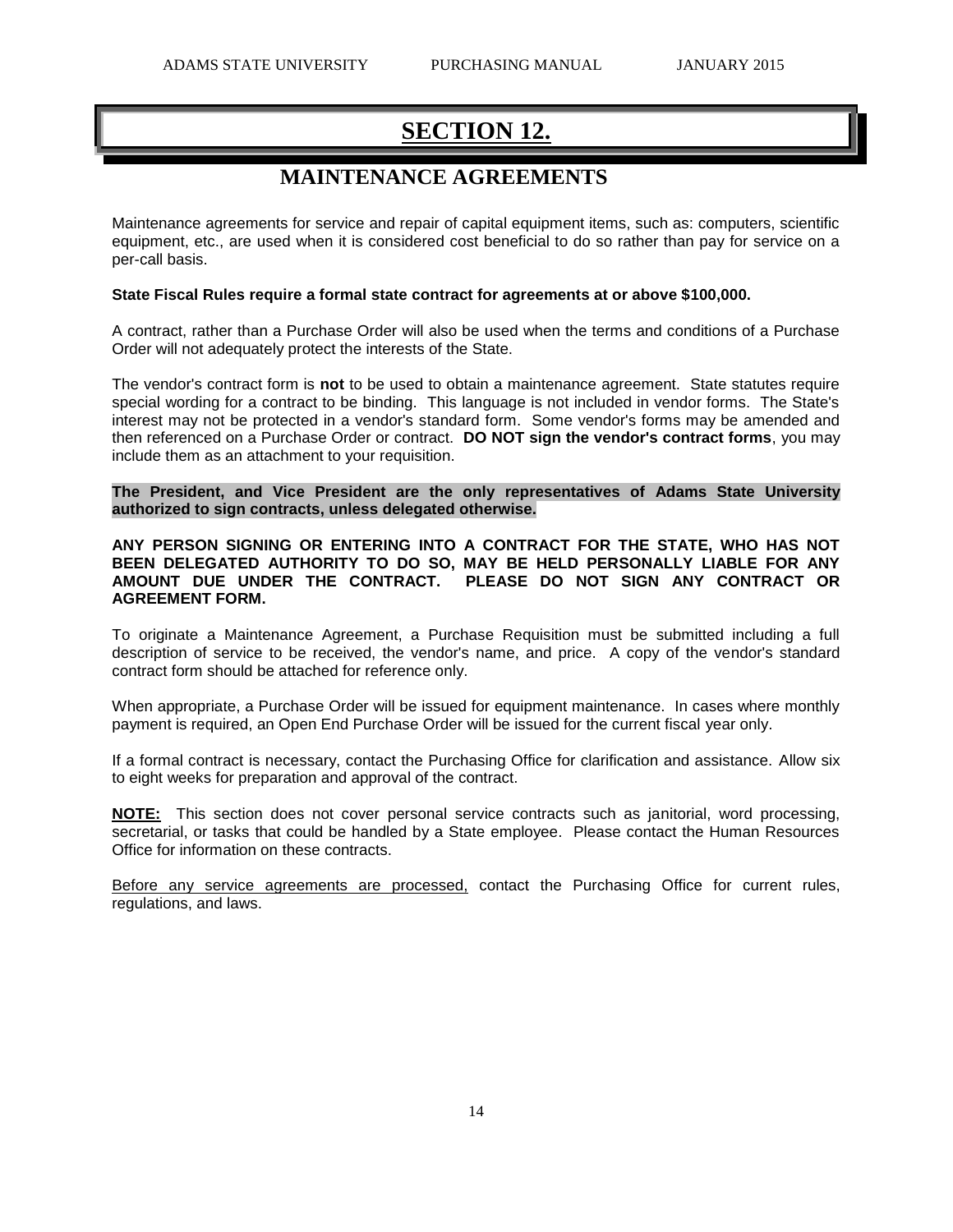## **SECTION 13.**

## **PERSONAL SERVICES**

#### **Review Attachment C—State of Colorado Fiscal Rules, Rule 3-1 State Contracts.**

Before agreeing to services from a vendor for personal services if you answer yes to any of the following questions contact the Purchasing Director for instructions and clarification before proceeding further.

- 1) Is this service for \$5000 or more?
- 2) Would State personnel be able to perform this service?
- 3) Is this vendor considered an employee of the State of Colorado?
- 4) Has this service been performed by State personnel in the past?

#### **Information Required on the Purchase Requisition for Personal Services**

Purchase Requisitions should be fully and accurately filled in as follows:

- 1. Name and address;
- 2. W-9 form;
- 3. Estimated cost;
- 4. Description of service;
- 5. Date of service;
- 6. Accounting Information; and
- 7. Supporting documentation as appropriate (W-9, Certification & Affidavit, Independent Contractor Form, PERA Retiree Questionnaire form)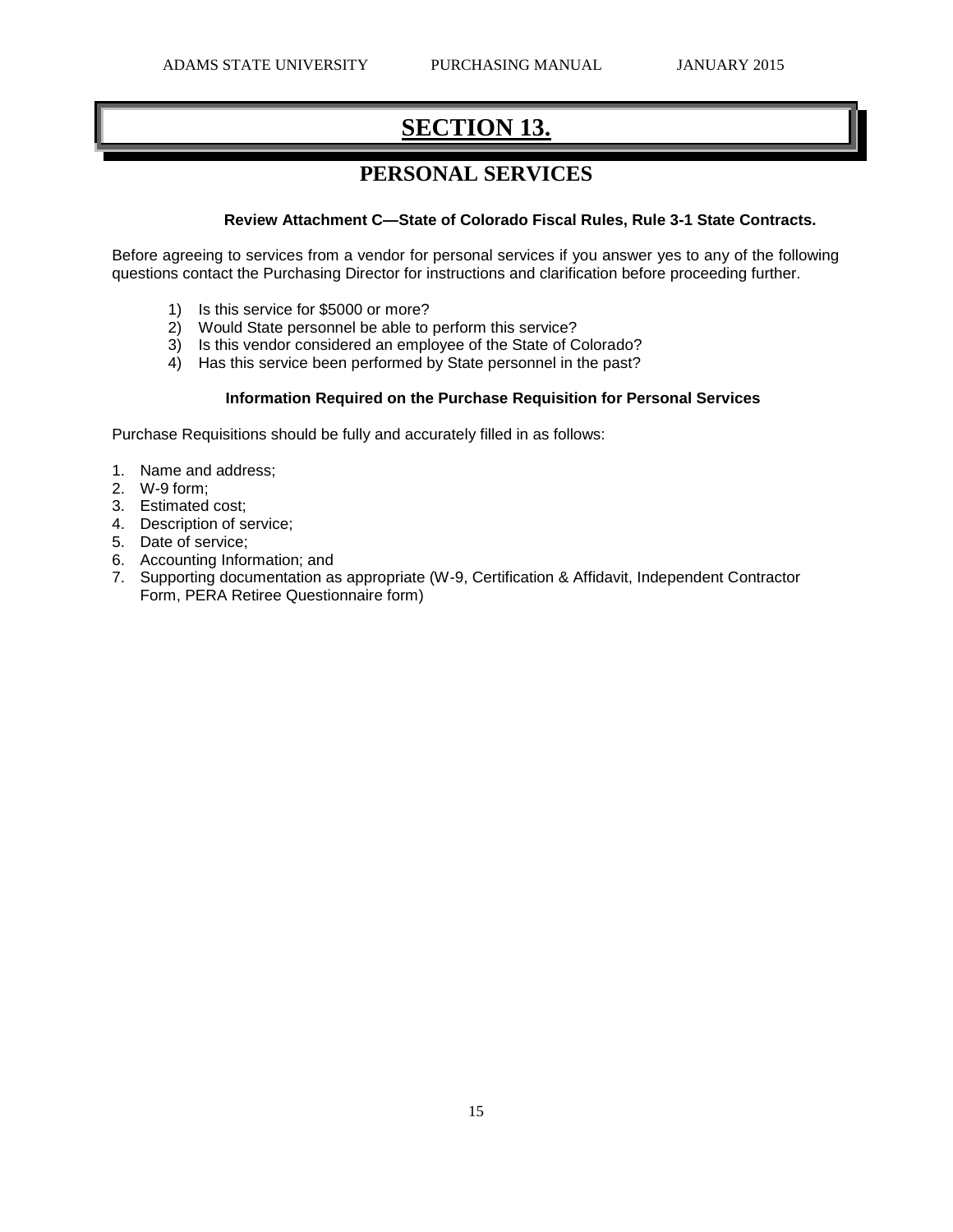## **SECTION 14.**

### **CONSTRUCTION CONTRACTS**

### **BONDING AND INSURANCE**

Contact Facilities Services for assistance on construction related projects. All renovation/remodeling must be pre-approved. Please refer to State of Colorado Fiscal Rules (Rule 3-1 State Contracts).

#### INSURANCE AND BONDS

All construction awards that are processed are required to have insurance certification on file in the Purchasing office, regardless of the amount of the contract. This includes Worker's Compensation, employer's general liability, and vehicle liability when applicable.

In the event that a bid or an award results in a contract of \$50,000 or more, the successful bidder will be required to furnish: A performance bond (state form #SC-6.22), and a labor and materials payment bond (state form #SC-6.221), in the sum of 100% of the contract. The surety on such bonds must be a corporation authorized to transact such business in Colorado. The University has the option of asking for performance bonds for contracts in amounts less than \$50,000, if it is deemed to be in the best interest of the University.

#### NOTICE TO PROCEED

The receipt of the signed purchase order from the Purchasing Office is the notice to proceed for the contractor. All change orders to the contract (Purchase Order) must be cleared and authorized by the Purchasing Office.

No verbal or other form of change will be approved prior to any authorization given by Purchasing Office.

All change orders must be within the original scope of the work unless an emergency or unknown problem occurs during the actual contract work. ADAMS STATE UNIVERSITY has the option of getting quotes from other sources if it is in the best interests of the University to do so.

Any contractor that proceeds with work when problems of an unknown physical condition occur, or conditions that differ materially from those normally encountered, without contacting ADAMS STATE UNIVERISTY, will be liable for payment of all costs not approved by Adams State University.

#### GENERAL INFORMATION

#### **NO PERSON OR FIRM SHALL BEGIN WORK BEFORE APPROVAL OF A PURCHASE ORDER OR CONTRACT**.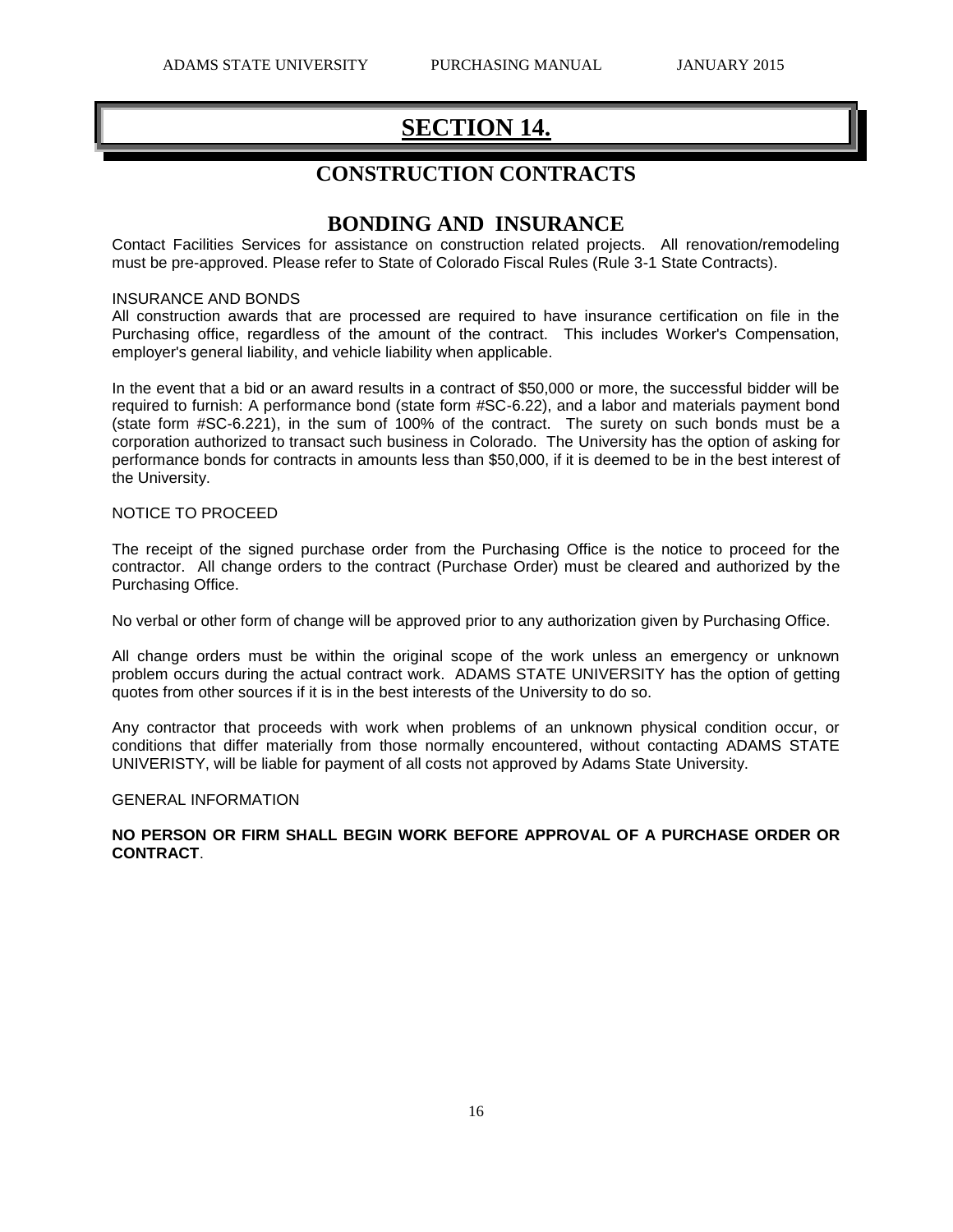## **SECTION 15.**

### **REQUESTS FOR PROPOSALS - COMPETITIVE SEALED PROPOSALS** (Ref. C.R.S. 24-103-202)

The ADAMS STATE UNIVERSITY Purchasing Director shall determine whether a Request for Proposal (RFP), competitive sealed bid, or other method, shall be used for each procurement. The University has written procedures and guidelines for RFP's that must be followed; a copy can be made available through the Adams State University Purchasing Office.

Requests for Proposals (RFP'S) are issued:

- A. For the procurement of personal services (consulting services, etc.), other than architects, engineers and land surveyors, or
- B. When competitive sealed bidding is not practicable (technical and performance capability must be evaluated), or,
- C. when competitive sealed bidding is not advantageous to the University.

If it is determined that an RFP is appropriate, it will be the responsibility of the user to write the request, especially with regard to the scope of work and evaluation criteria. Complete evaluation forms and recommendation of members to participate in the evaluation committee must be submitted to the Purchasing Director prior to the RFP being published. All aspects of the RFP are subject to approval by the Adams State University Purchasing Director or designee.

RFP preparation time shall be set to provide offerors a minimum of 30 calendar days to prepare and submit their proposals. The normal time required to complete the RFP process, from preparing specifications to commencing work, will be approximately 120 days. The lead-time can be shortened if a Purchase Order rather than a formal contract can be used. This shall be determined by the Adams State University Purchasing Director. Contact the Purchasing Office prior to initiating any action.

## **SECTION 16.**

### **EMERGENCY PURCHASES**

An emergency condition as defined by Part 2 24-103-206, C.R.S. and Section F - 3 of the University's Purchasing Rules, is a situation which creates a threat to public health, welfare, or safety such as may arise by reason of floods, epidemics, riots, equipment failure, or such other reasons as may be proclaimed by the using agency, and approved by the Director, head of a purchasing agency, or designee. The existence of such conditions creates an immediate and serious need for supplies, services, or construction that cannot be met through normal procurement methods and the lack of which would seriously threaten:

- A. The functioning of state government, or its programs, or
- B. The preservation or protection of property, or
- C. The health or safety of any person or persons.

The University may make emergency procurements when an emergency condition arises and the need cannot be met through normal procurement methods, provided that, whenever practical, approval by the director or head of a purchasing office shall be obtained prior to the procurement. In the event an emergency arises after normal working hours, the department shall notify the director or head of a purchasing office on the next working day.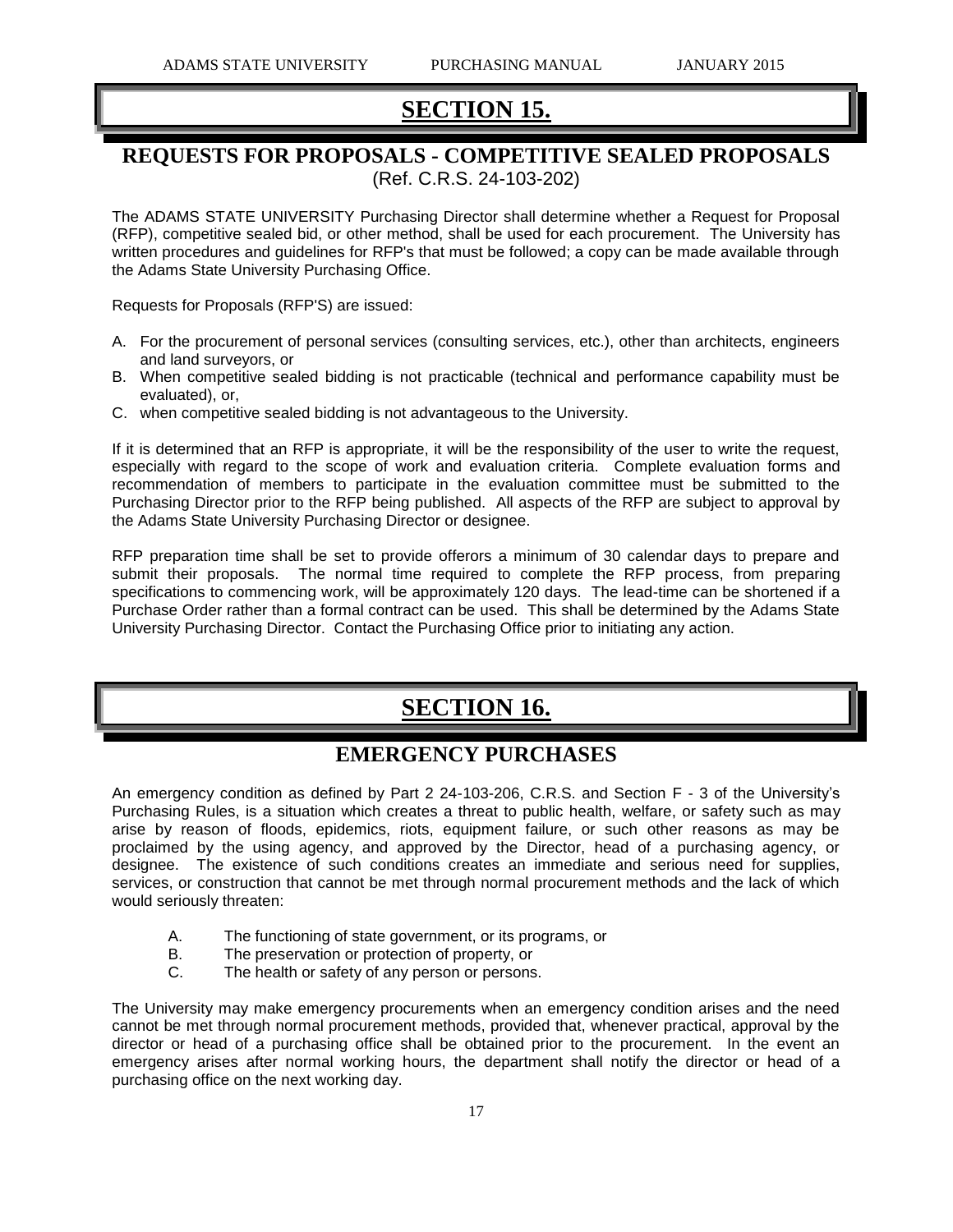Only the quantity of goods or services necessary to alleviate the emergency may be purchased under emergency conditions.

## **SECTION 17.**

### **INSURANCE**

Insurance requirements for Adams State University are handled by the Finance Office.

Worker's Compensation claims are handled through the Adams State University Human Resources Office.

## **SECTION 18.**

### **ADVERTISING**

Advertising, newspaper ads, including legal notices, can be placed by using a Procurement Card or a Purchase Order. If the cost of the ad exceeds your Procurement Card limit you must obtain a Purchase Order. Do not arrange for an ad without first obtaining a Purchase Order.

## **SECTION 19.**

### **SOLE SOURCE PURCHASE REQUESTS**

Sole Source vendor selection may be used only if certain circumstances or criteria exist. Those circumstances are set forth in Section 24-103-205, C.R.S., which provides in part:

"A contract may be awarded for a supply, service, or construction item without competition when, under rules, the head of a purchasing agency . . . determines in writing that there is only one source for the required supply, service, or construction item."

Sole Source vendor selection is an exception to the practice of selecting vendors as the result of a competitive sealed bid. Sole Source Procurement is an option if a purchase requirement is reasonably available only from a single vendor or if it otherwise qualifies under Code of Colorado Regulations, 1CCR101-9. (See Code of Colorado Regulations below).

The Sole Source Documentation form provides specific direction on what information is necessary when making such a request. Contract the Purchasing Office if you feel your procurement would qualify as a Sole Source request.

#### **CODE OF COLORADO REGULATIONS 1CCR101-9 SOLE SOURCE PROCUREMENT**

3-205 Conditions for Use of Sole Source Procurement Sole source procurement is not permissible unless a requirement is available from only a single supplier. A requirement for a particular proprietary item does not justify a sole source procurement if there is more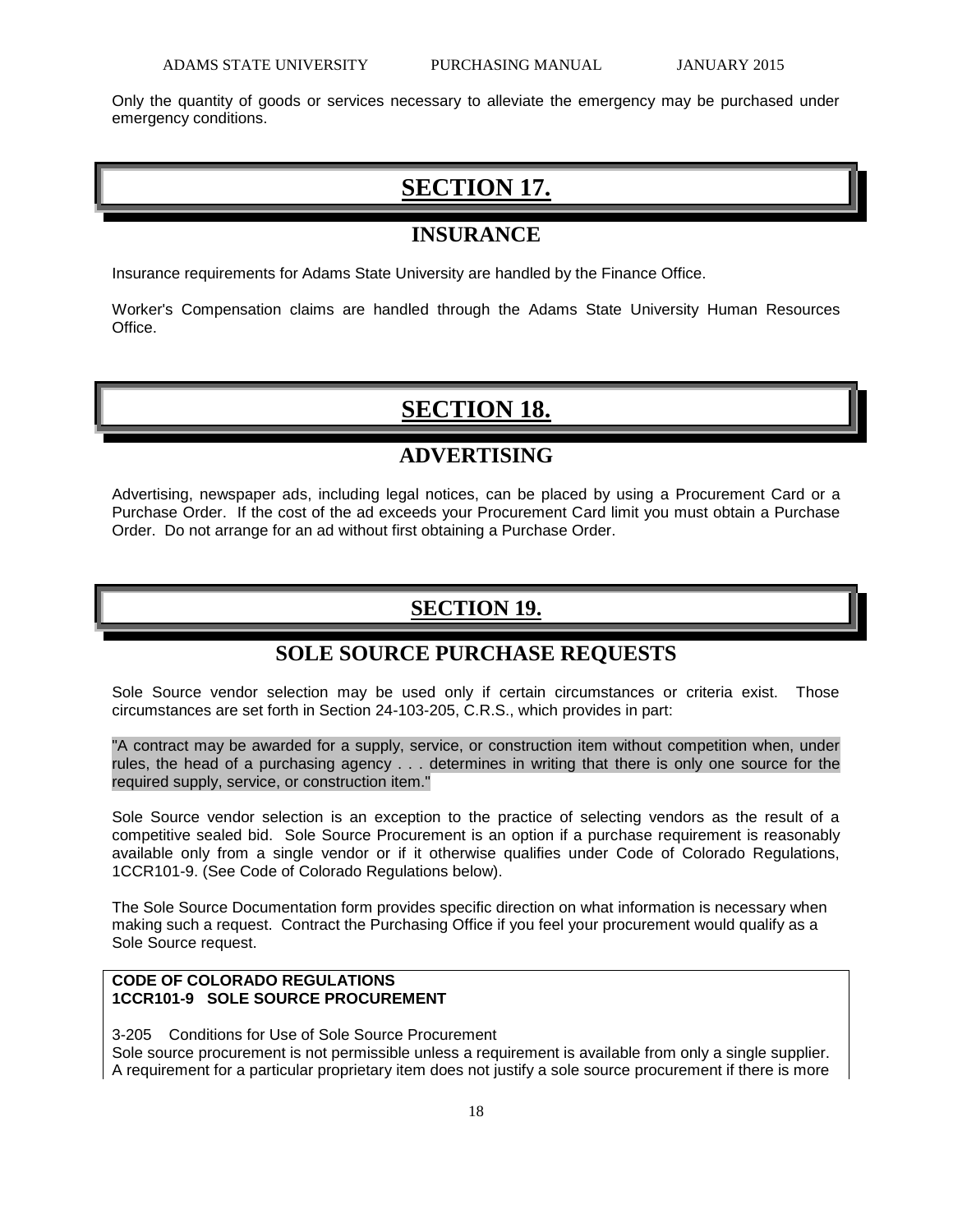#### ADAMS STATE UNIVERSITY PURCHASING MANUAL JANUARY 2015

than one potential bidder or offeror for that item. The following are examples of circumstances, which could necessitate sole source procurement:

- (a) where the compatibility of equipment, accessories, or replacement parts is the paramount consideration;
- (b) where a sole supplier's item is needed for trial use or testing;
- (c) where public utility services are to be procured.

The director, the head of a purchasing agency, or the designee of such person, shall make a written determination that a procurement is sole source, setting forth the reasons. In cases of reasonable doubt, competition should be solicited. Any request by a using agency that procurement be restricted to one potential contractor shall be accompanied by an explanation as to why no other will be suitable or acceptable to meet the need. Complete the Sole Source Form sign and forward to the Purchasing Director for review and approval.

#### **NOTE: Insufficient time for conducting a competitive procurement is not a lawful reason for selecting the sole source procurement option.**

## **SECTION 20.**

## **OFFICIAL FUNCTIONS**

#### I. INTRODUCTION

The expenditure of University funds for such things as food, beverage, catering services, the cost of holding receptions, employee recognition events, etc., are sometimes perceived as funds used for entertainment or personal benefit. In order to avoid undue criticism or possible misuse of University funds, State Fiscal Rule mandates that the President of Adams State University or designee (Vice President or Vice President for Finance and Governmental Relations) must approve all expenditures of this type. University staff that have been given departmental purchasing signature authority are authorized to approve expenditures that are reasonable up to \$200.00.

#### I. DEFINITION

A meeting, conference, or other assembly, which meets all of the following criteria:

- A. It is hosted by administrative officials of Adams State University, as required in the conduct of official business.
- B. It is held to further the best interests of Adams State University.
- C. It requires the expenditure of University funds for such things as food, beverage, catering services, the cost of holding receptions, employee recognition events, etc.
- D. The expenditure is properly authorized by the Department budget manager and approved by the President of the University or designee.

#### II. EXAMPLES

The following are examples, which qualify as "Official Functions":

- A. Food and beverages purchased for the hosts and one or more guests visiting a department on official business.
- B. Luncheons, dinners, receptions, and banquets given as a necessary adjunct to official meetings or conferences.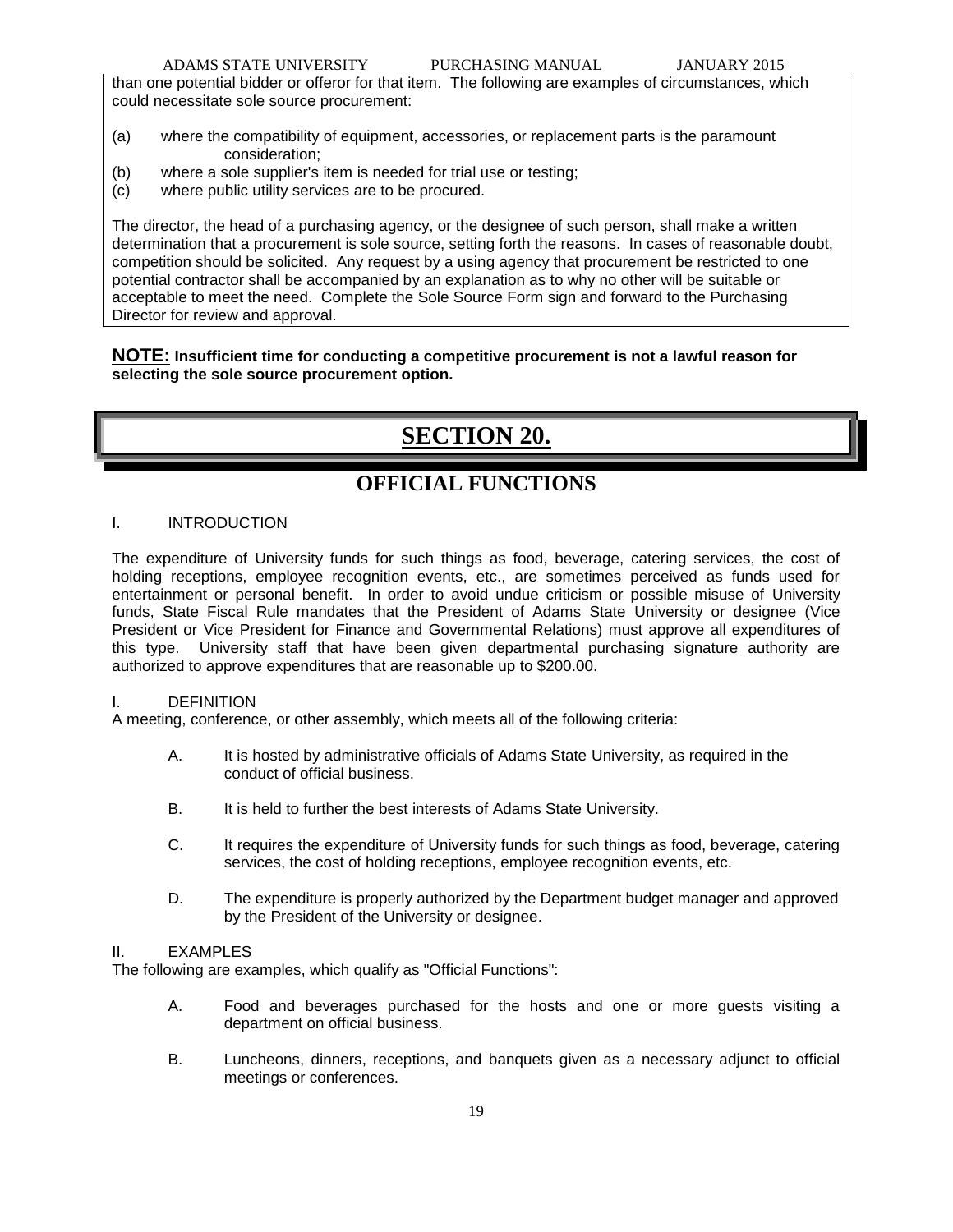- C. Meals (including spouses), service pins, and merit certificates for State employees being honored at an award luncheon, dinner, or reception. This includes the cost of meals for State officials who are required to participate in an official capacity.
- D. Catering services, which may be required for large formal official functions.
- E. Decorations as essential to the circumstances.
- F. Meeting rooms essential to the occasion.

#### III. POLICY

It is the policy of the State of Colorado that State funds (in this case University funds) may be used for productive meetings and events that are designed to achieve program objectives (State Fiscal Rules Chapter 2 Sec. 7). University funds are not to be used for entertainment or personal benefit.

#### IV. AUTHORIZATION PROCEDURES AND FORMS

- A. FORMS: "Official Functions Request" forms are available in the Purchasing Office or on the Departments web page. This form is used for requests involving refreshments, meals, snacks and beverages. If you need assistance with the "Official Functions Request" contact the Purchasing Office at x7526.
- B. INFORMATION REQUIRED FOR OFFICIAL FUNCTION:
	- 1) Department approval;
	- 2) Detailed description of function (where, why, when); and
	- 3) Necessary supporting documentation (agenda, etc.)
- **C.** ROUTING PROCEDURE FOR OFFICIAL FUNCTIONS ABOVE \$200.00:
	- 1) Department Budget Approval;
	- 2) Sponsored Programs (SP) budgets need SP Controller approval;
	- 3) Foundation accounts require Director of Development approval;
	- 4) Club accounts need Club Advisor and Budget Director approval;
	- 5) All Official Functions need President, Provost, or Vice President of Finance and Administration approval if over \$200; and finally
	- 6) Purchasing approval and processing.

**Purchase Orders can only be generated after approval of "Official Functions" form is complete.** 

Reference: Fiscal Rules Chapter 2, Sec. 7

## **SECTION 21.**

### **DISPOSAL OR TRANSFER OF CAPITAL EQUIPMENT**

Before you relocate or dispose of University property, contact Gary Garcia in the Business Office (7552) for a RELOCATION OF PROPERTY (Transfer) form or DELETION OF PROPERTY form. These forms must be completed by the Department budget manager and submitted to Gary Garcia in the Business Office. Transfer or Deletion of Property forms are then routed to the Purchasing Office for approval. After surplus transfer or deletion requests are completed, Adams State University will then proceed with transfer, sale or disposal of University property.